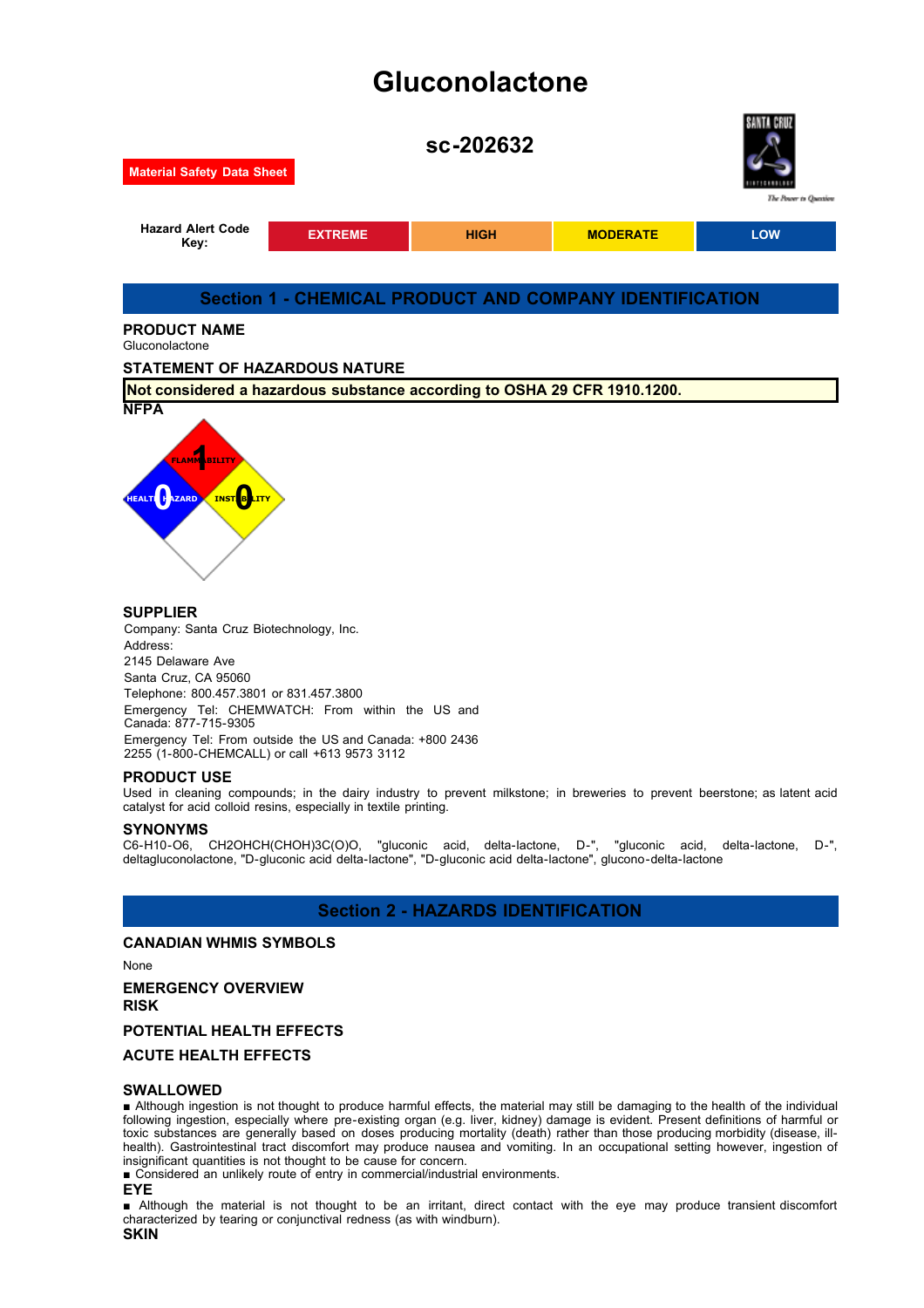■ The material is not thought to produce adverse health effects or skin irritation following contact (as classified using animal models). Nevertheless, good hygiene practice requires that exposure be kept to a minimum and that suitable gloves be used in an occupational setting.

#### **INHALED**

■ The material is not thought to produce adverse health effects or irritation of the respiratory tract (as classified using animal models). Nevertheless, good hygiene practice requires that exposure be kept to a minimum and that suitable control measures be used in an occupational setting.

■ Not normally a hazard due to non-volatile nature of product.

#### **CHRONIC HEALTH EFFECTS**

Principal routes of exposure are by skin contact and inhalation.

■ No human exposure data available. For this reason health effects described are based on experience with chemically related materials.

As with any chemical product, contact with unprotected bare skin; inhalation of vapor, mist or dust in work place atmosphere; or ingestion in any form, should be avoided by observing good occupational work practice.

### **Section 3 - COMPOSITION / INFORMATION ON INGREDIENTS**

#### **HAZARD RATINGS**



### **Section 4 - FIRST AID MEASURES**

#### **SWALLOWED**

- ■
- Immediately give a glass of water.
- First aid is not generally required. If in doubt, contact a Poisons Information Center or a doctor.  $\bullet$

#### **EYE**

- If this product comes in contact with the eyes:
- Wash out immediately with fresh running water.
- Ensure complete irrigation of the eye by keeping eyelids apart and away from eye and moving the eyelids by occasionally lifting the upper and lower lids.
- If pain persists or recurs seek medical attention.
- Removal of contact lenses after an eye injury should only be undertaken by skilled personnel.

#### **SKIN**

- If skin contact occurs:
- Immediately remove all contaminated clothing, including footwear
- Flush skin and hair with running water (and soap if available).
- Seek medical attention in event of irritation.

#### **INHALED**

- ■
- If dust is inhaled, remove from contaminated area.
- Encourage patient to blow nose to ensure clear passage of breathing.  $\bullet$
- If irritation or discomfort persists seek medical attention.

#### **NOTES TO PHYSICIAN**

■ Treat symptomatically.

### **Section 5 - FIRE FIGHTING MEASURES**

| Upper Explosive Limit (%):      | 27.5           |
|---------------------------------|----------------|
| Specific Gravity (water=1):     |                |
| Lower Explosive Limit (%):      | 2.0            |
| Relative Vanor Density (air=1): | Not annlicable |

Relative Vapor Density (air=1): Not applicable

### **EXTINGUISHING MEDIA**

- $\bullet$ 
	- Water spray or fog.
- Foam.
- Dry chemical powder.
- BCF (where regulations permit).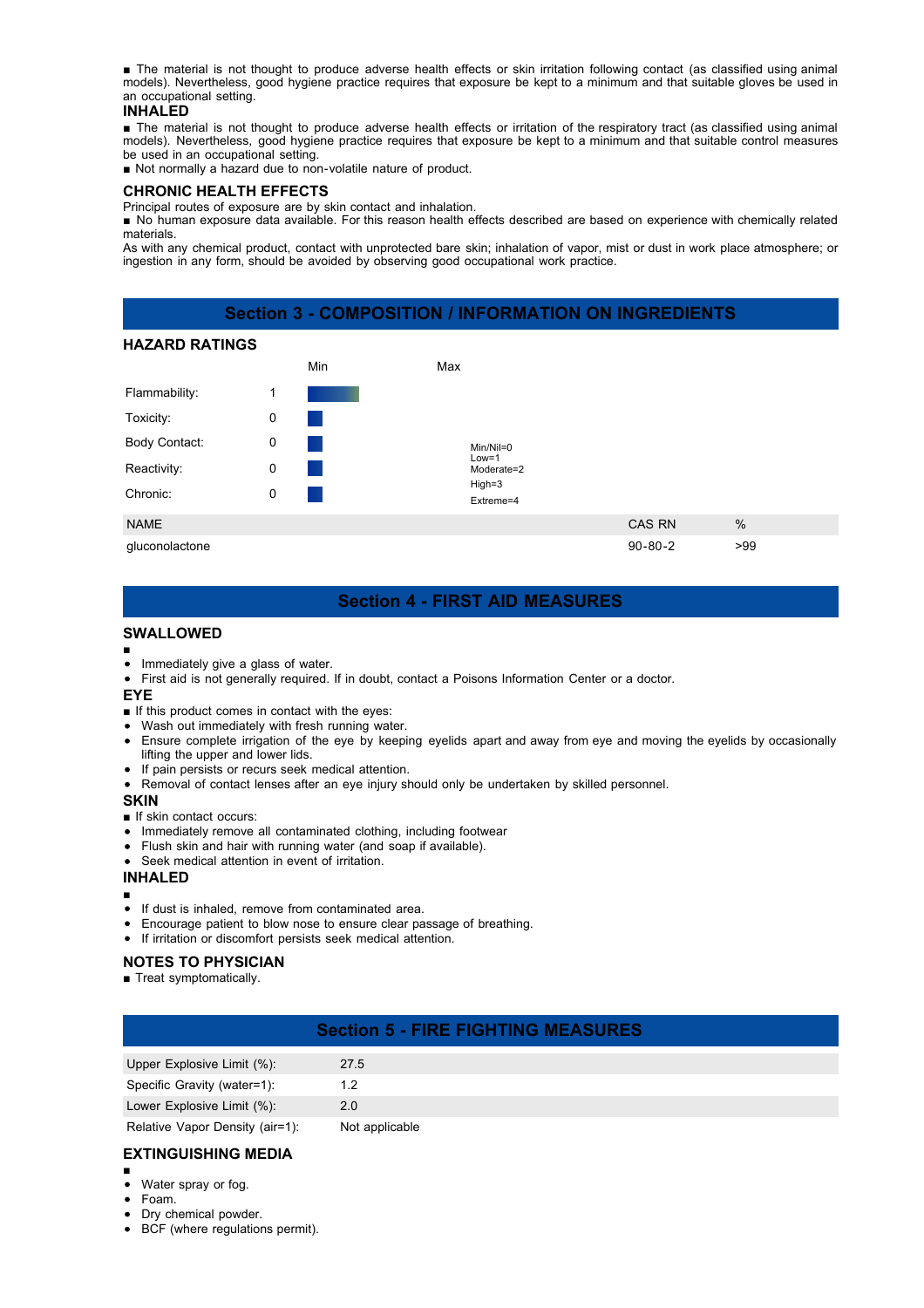#### • Carbon dioxide.

#### **FIRE FIGHTING**

- ■
- Alert Emergency Responders and tell them location and nature of hazard.
- Wear breathing apparatus plus protective gloves for fire only.
- Prevent, by any means available, spillage from entering drains or water course.
- Use fire fighting procedures suitable for surrounding area.
- Do not approach containers suspected to be hot.
- Cool fire exposed containers with water spray from a protected location.
- If safe to do so, remove containers from path of fire.
- Equipment should be thoroughly decontaminated after use.

### **GENERAL FIRE HAZARDS/HAZARDOUS COMBUSTIBLE PRODUCTS**

- ■
- Solid which exhibits difficult combustion or is difficult to ignite.
- Avoid generating dust, particularly clouds of dust in a confined or unventilated space as dusts may form an explosive mixture with air, and any source of ignition, i.e. flame or spark, will cause fire or explosion. Dust clouds generated by the fine grinding of the solid are a particular hazard; accumulations of fine dust may burn rapidly and fiercely if ignited.
- Dry dust can be charged electrostatically by turbulence, pneumatic transport, pouring, in exhaust ducts and during transport.
- Build-up of electrostatic charge may be prevented by bonding and grounding.
- Powder handling equipment such as dust collectors, dryers and mills may require additional protection measures such as explosion venting.

Combustion products include: carbon monoxide (CO) and carbon dioxide (CO2).

### **FIRE INCOMPATIBILITY**

■ Avoid contamination with strong oxidizing agents as ignition may result.

### **PERSONAL PROTECTION**

Glasses: Full face- shield. Gloves: Respirator: Particulate

## **Section 6 - ACCIDENTAL RELEASE MEASURES**

#### MINOR SPILLS

- ■
- Remove all ignition sources.
- Clean up all spills immediately.
- Avoid contact with skin and eyes.
- Control personal contact by using protective equipment.
- Use dry clean up procedures and avoid generating dust.
- Place in a suitable, labelled container for waste disposal.

MAJOR SPILLS

- ■
- Clear area of personnel and move upwind.
- Alert Emergency Responders and tell them location and nature of hazard.
- Control personal contact by using protective equipment and dust respirator.
- Prevent spillage from entering drains, sewers or water courses.
- Recover product wherever possible. Avoid generating dust.
- Sweep / shovel up.
- If required, wet with water to prevent dusting.
- Put residues in labelled plastic bags or other containers for disposal.
- Wash area down with large quantity of water and prevent runoff into drains.
- If contamination of drains or waterways occurs, advise emergency services.

#### **ACUTE EXPOSURE GUIDELINE LEVELS (AEGL) (in ppm)**

AEGL 1: The airborne concentration of a substance above which it is predicted that the general population, including susceptible individuals, could experience notable discomfort, irritation, or certain asymptomatic nonsensory effects. However, the effects are not disabling and are transient and reversible upon cessation of exposure. AEGL 2: The airborne concentration of a substance above which it is predicted that the general population, including susceptible individuals, could experience irreversible or other serious, long-lasting adverse health effects or an impaired ability to escape. AEGL 3: The airborne concentration of a substance above which it is predicted

that the general population, including susceptible individuals, could experience life-threatening health effects or death.

### **Section 7 - HANDLING AND STORAGE**

### **PROCEDURE FOR HANDLING**

- ■
- Limit all unnecessary personal contact.
- Wear protective clothing when risk of exposure occurs.
- Use in a well-ventilated area.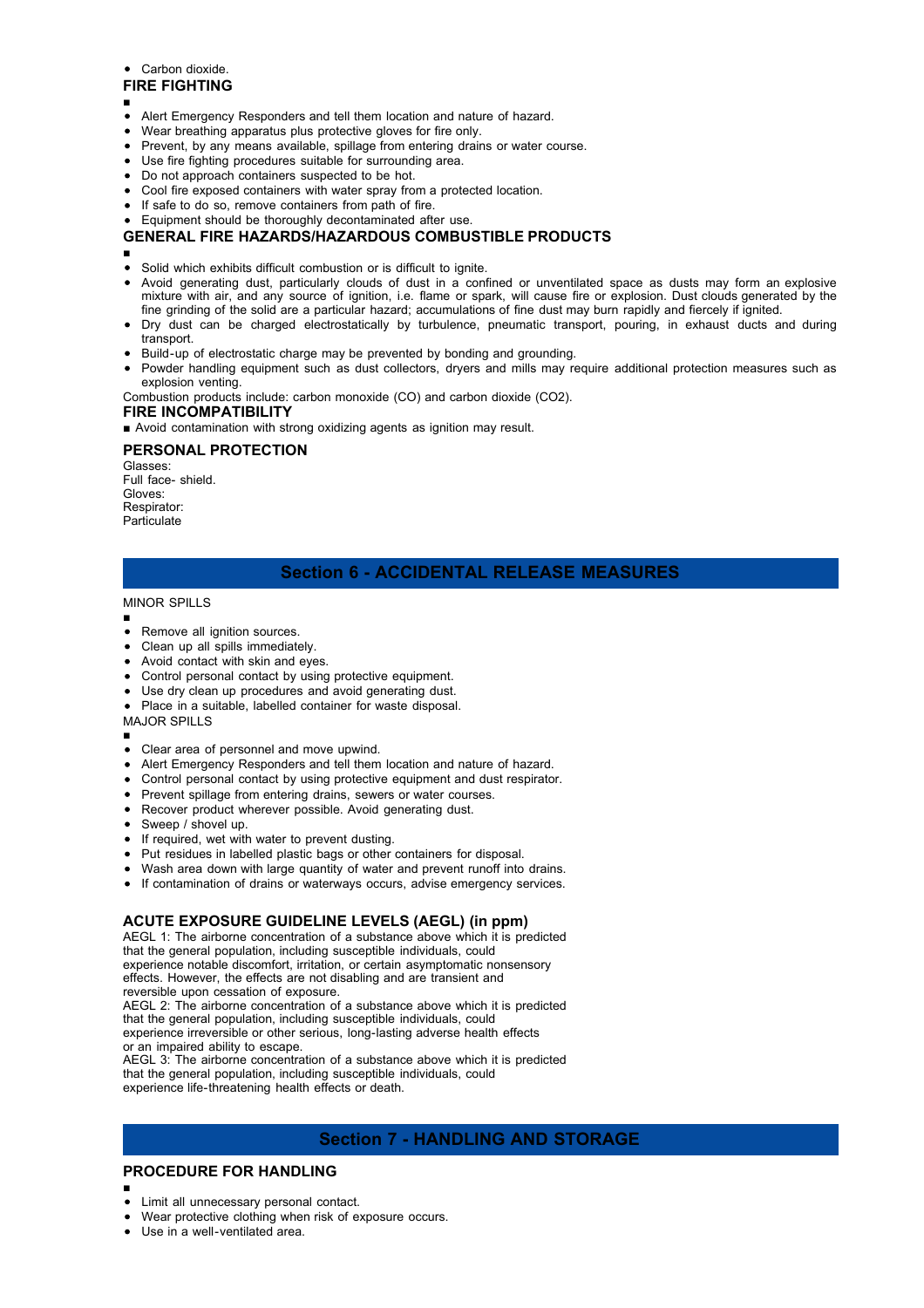- When handling DO NOT eat, drink or smoke.
- Always wash hands with soap and water after handling.
- Avoid physical damage to containers.
- Use good occupational work practice.
- Observe manufacturer's storing and handling recommendations.

#### **RECOMMENDED STORAGE METHODS**

■ Multi ply paper bag with sealed plastic liner or heavy gauge plastic bag. NOTE: Bags should be stacked, blocked, interlocked, and limited in height so that they are stable and secure against sliding or collapse. Check that all containers are clearly labelled and free from leaks. Packing as recommended by manufacturer.

#### **STORAGE REQUIREMENTS**

- ■
- Store in original containers.
- $\bullet$ Keep containers securely sealed.
- $\bullet$ No smoking, naked lights or ignition sources.
- Store in a cool, dry, well-ventilated area.  $\bullet$
- Store away from incompatible materials and foodstuff containers.
- Protect containers against physical damage and check regularly for leaks.
- Observe manufacturer's storing and handling recommendations.

#### **SAFE STORAGE WITH OTHER CLASSIFIED CHEMICALS**



*X: Must not be stored together*

*O: May be stored together with specific preventions*

*+: May be stored together*

### **Section 8 - EXPOSURE CONTROLS / PERSONAL PROTECTION**

#### **EXPOSURE CONTROLS**

| Source                                                                                 | Material                                                                                   | TWA TWA STEL STEL Peak Peak<br>ppm mg/m <sup>3</sup> ppm |  | mg/m <sup>3</sup> ppm mg/m <sup>3</sup> F/CC | TWA Notes |
|----------------------------------------------------------------------------------------|--------------------------------------------------------------------------------------------|----------------------------------------------------------|--|----------------------------------------------|-----------|
| US - Oregon Permissible<br>Exposure Limits (Z3)                                        | gluconolactone (Inert or Nuisance<br>Dust: (d) Total dust)                                 | 10                                                       |  |                                              | *         |
| US OSHA Permissible Exposure<br>Levels (PELs) - Table Z3                               | gluconolactone (Inert or Nuisance<br>Dust: (d) Respirable fraction)                        | 5                                                        |  |                                              |           |
| US OSHA Permissible Exposure<br>Levels (PELs) - Table Z3                               | gluconolactone (Inert or Nuisance<br>Dust: (d) Total dust)                                 | 15                                                       |  |                                              |           |
| US - Hawaii Air Contaminant<br>Limits                                                  | gluconolactone (Particulates not<br>other wise regulated - Total dust)                     | 10                                                       |  |                                              |           |
| US - Hawaii Air Contaminant<br>Limits                                                  | gluconolactone (Particulates not<br>other wise regulated - Respirable<br>fraction)         | 5                                                        |  |                                              |           |
| US - Oregon Permissible<br>Exposure Limits (Z3)                                        | gluconolactone (Inert or Nuisance<br>Dust: (d) Respirable fraction)                        | 5                                                        |  |                                              | $\star$   |
| US - Tennessee Occupational<br>Exposure Limits - Limits For Air<br>Contaminants        | gluconolactone (Particulates not<br>otherwise regulated Respirable<br>fraction)            | 5                                                        |  |                                              |           |
| US - Wyoming Toxic and<br>Hazardous Substances Table Z1<br>Limits for Air Contaminants | gluconolactone (Particulates not<br>otherwise regulated (PNOR)(f)-<br>Respirable fraction) | 5                                                        |  |                                              |           |
| US - Michigan Exposure Limits<br>for Air Contaminants                                  | gluconolactone (Particulates not<br>otherwise regulated, Respirable<br>dust)               | 5                                                        |  |                                              |           |

### **MATERIAL DATA**

GLUCONOLACTONE:

- These "dusts" have little adverse effect on the lungs and do not produce toxic effects or organic disease. Although there is no dust which does not evoke some cellular response at sufficiently high concentrations, the cellular response caused by P.N.O.C.s has the following characteristics:
- the architecture of the air spaces remain intact,
- scar tissue (collagen) is not synthesised to any degree,
- tissue reaction is potentially reversible.
- Extensive concentrations of P.N.O.C.s may:
- seriously reduce visibility,
- cause unpleasant deposits in the eyes, ears and nasal passages,
- contribute to skin or mucous membrane injury by chemical or mechanical action, per se, or by the rigorous skin cleansing procedures necessary for their removal. [ACGIH]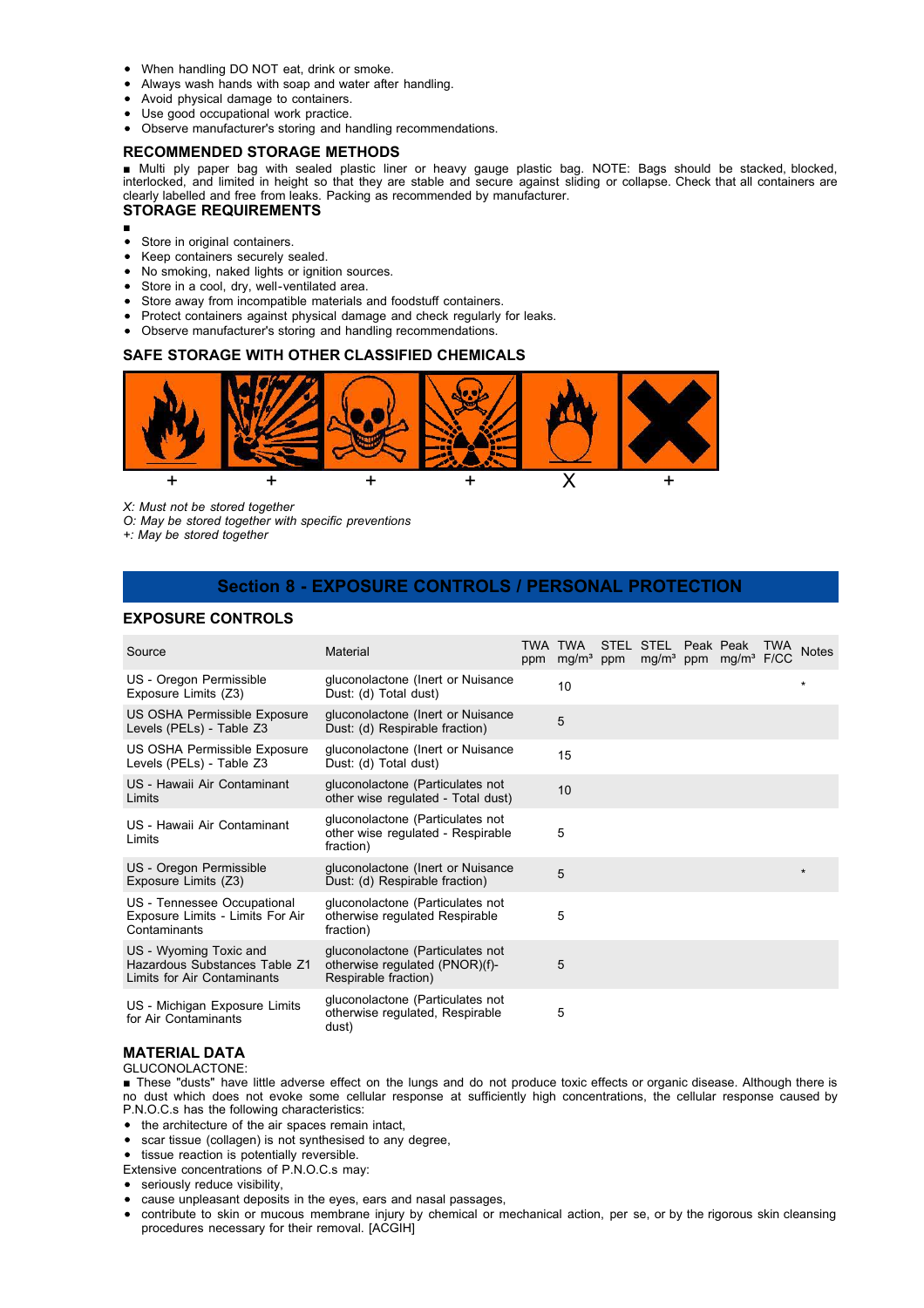This limit does not apply:

- to brief exposures to higher concentrations
- nor does it apply to those substances that may cause physiological impairment at lower concentrations but for which a TLV has as yet to be determined.
- This exposure standard applies to particles which
- are insoluble or poorly soluble\* in water or, preferably, in aqueous lung fluid (if data is available) and
- have a low toxicity (i.e.. are not cytotoxic, genotoxic, or otherwise chemically reactive with lung tissue, and do not emit ionizing radiation, cause immune sensitization, or cause toxic effects other than by inflammation or by a mechanism of lung overload)

#### **PERSONAL PROTECTION**



Consult your EHS staff for recommendations

### **EYE**

- Safety glasses with side shields.
- Chemical goggles.
- Full face shield.
- Contact lenses pose a special hazard; soft contact lenses may absorb irritants and all lenses concentrate them.

#### **HANDS/FEET**

■ Wear general protective gloves: i.e. Disposable polythene gloves or Cotton gloves or Light weight rubber gloves, with Barrier cream preferably Safety footwear.

#### **OTHER**

- ■
- Overalls.
- $\bullet$ Eyewash unit.
- Barrier cream.
- Skin cleansing cream.

#### **RESPIRATOR**

#### ■

| <b>Protection Factor</b> | Half-Face Respirator | <b>Full-Face Respirator</b> | Powered Air Respirator   |
|--------------------------|----------------------|-----------------------------|--------------------------|
| $10 \times PEL$          | P1                   | $\overline{\phantom{0}}$    | PAPR-P1                  |
|                          | Air-line*            |                             | $\overline{\phantom{0}}$ |
| 50 x PEL                 | Air-line**           | P <sub>2</sub>              | PAPR-P2                  |
| $100 \times PEL$         |                      | P <sub>3</sub>              | $\overline{\phantom{0}}$ |
|                          |                      | Air-line*                   | $\overline{\phantom{0}}$ |
| 100+ x PEL               |                      | Air-line**                  | PAPR-P3                  |

\* - Negative pressure demand \*\* - Continuous flow

Explanation of Respirator Codes:

Class 1 low to medium absorption capacity filters.

Class 2 medium absorption capacity filters.

Class 3 high absorption capacity filters.

PAPR Powered Air Purifying Respirator (positive pressure) cartridge.

Type A for use against certain organic gases and vapors.

Type AX for use against low boiling point organic compounds (less than 65ºC).

Type B for use against certain inorganic gases and other acid gases and vapors.

Type E for use against sulfur dioxide and other acid gases and vapors.

Type K for use against ammonia and organic ammonia derivatives

Class P1 intended for use against mechanically generated particulates of sizes most commonly encountered in industry, e.g. asbestos, silica.

Class P2 intended for use against both mechanically and thermally generated particulates, e.g. metal fume.

Class P3 intended for use against all particulates containing highly toxic materials, e.g. beryllium.

The local concentration of material, quantity and conditions of use determine the type of personal protective equipment required.

Use appropriate NIOSH-certified respirator based on informed professional judgement. In conditions where no reasonable estimate of exposure can be made, assume the exposure is in a concentration IDLH and use NIOSH-certified full face pressure demand SCBA with a minimum service life of 30 minutes, or a combination full facepiece pressure demand SAR with auxiliary self-contained air supply. Respirators provided only for escape from IDLH atmospheres shall be NIOSH-certified for escape from the atmosphere in which they will be used.

#### **ENGINEERING CONTROLS**

■ General exhaust is adequate under normal operating conditions. If risk of overexposure exists, wear an approved respirator. Correct fit is essential to obtain adequate protection. Provide adequate ventilation in warehouse or closed storage areas. Air contaminants generated in the workplace possess varying "escape" velocities which, in turn, determine the "capture velocities" of fresh circulating air required to effectively remove the contaminant.

### Type of Contaminant: Air Speed: Air Speed:

zone of active generation)

solvent, vapors, degreasing etc., evaporating from tank (in still  $\,$  0.25-0.5 m/s (50-100 f/min)<br>air) aerosols, fumes from pouring operations, intermittent container filling, low speed conveyer transfers, welding, spray drift, plating acid fumes, pickling (released at low velocity into 0.5-1 m/s (100-200 f/min.)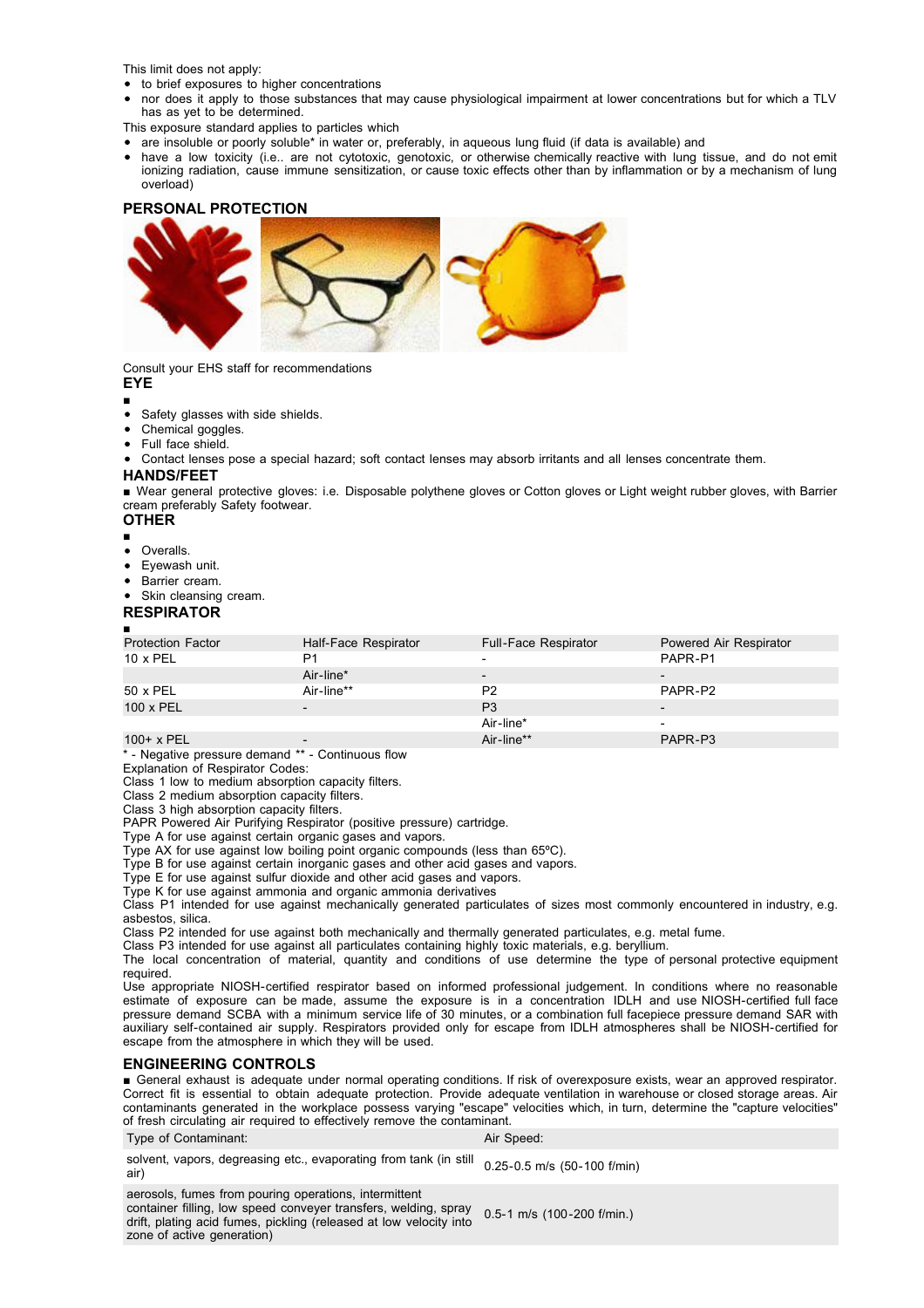| direct spray, spray painting in shallow booths, drum filling,<br>conveyer loading, crusher dusts, gas discharge (active<br>generation into zone of rapid air motion) | 1-2.5 m/s (200-500 f/min)          |
|----------------------------------------------------------------------------------------------------------------------------------------------------------------------|------------------------------------|
| grinding, abrasive blasting, tumbling, high speed wheel<br>generated dusts (released at high initial velocity into zone of<br>very high rapid air motion).           | 2.5-10 m/s (500-2000 f/min.)       |
| Within each range the appropriate value depends on:                                                                                                                  |                                    |
| Lower end of the range                                                                                                                                               | Upper end of the range             |
| 1: Room air currents minimal or favorable to capture                                                                                                                 | 1: Disturbing room air currents    |
| 2: Contaminants of low toxicity or of nuisance value only                                                                                                            | 2: Contaminants of high toxicity   |
| 3: Intermittent, low production.                                                                                                                                     | 3: High production, heavy use      |
| 4: Large hood or large air mass in motion                                                                                                                            | 4: Small hood - local control only |

Simple theory shows that air velocity falls rapidly with distance away from the opening of a simple extraction pipe. Velocity generally decreases with the square of distance from the extraction point (in simple cases). Therefore the air speed at the extraction point should be adjusted, accordingly, after reference to distance from the contaminating source. The air velocity at the extraction fan, for example, should be a minimum of 1-2 m/s (200-400 f/min.) for extraction of solvents generated in a tank 2 meters distant from the extraction point. Other mechanical considerations, producing performance deficits within the extraction apparatus, make it essential that theoretical air velocities are multiplied by factors of 10 or more when extraction systems are installed or used.

### **Section 9 - PHYSICAL AND CHEMICAL PROPERTIES**

#### **PHYSICAL PROPERTIES**

| Solid.<br>Mixes with water.              |                |                           |                |
|------------------------------------------|----------------|---------------------------|----------------|
| State                                    | Divided solid  | Molecular Weight          | 178.16         |
| Melting Range (°F)                       | 311            | Boiling Range (°F)        | Decomposes.311 |
| Solubility in water (g/L)                | Soluble.       | Flash Point (°F)          | Not applicable |
| pH (1% solution)                         | Not available  | Decomposition Temp (°F)   | Not available. |
| pH (as supplied)                         | Not applicable | Autoignition Temp (°F)    | Not available  |
| Vapour Pressure (mmHG)                   | Not applicable | Upper Explosive Limit (%) | 27.5           |
| Specific Gravity (water=1)               | 1.2            | Lower Explosive Limit (%) | 2.0            |
| <b>Relative Vapor Density</b><br>(air=1) | Not applicable | Volatile Component (%vol) | Not applicable |
| <b>Evaporation Rate</b>                  | Not applicable |                           |                |

#### **APPEARANCE**

White, odourless crystalline powder with a sweet taste; soluble in water. Slightly soluble in alcohol.

### **Section 10 - CHEMICAL STABILITY**

#### **CONDITIONS CONTRIBUTING TO INSTABILITY**

■  $\bullet$ 

### Presence of incompatible materials.

- Product is considered stable.
- Hazardous polymerization will not occur.

### **STORAGE INCOMPATIBILITY**

#### ■ Avoid storage with oxidizers.

For incompatible materials - refer to Section 7 - Handling and Storage.

### **Section 11 - TOXICOLOGICAL INFORMATION**

#### gluconolactone

#### **TOXICITY AND IRRITATION**

None available.

### **Section 12 - ECOLOGICAL INFORMATION**

Refer to data for ingredients, which follows: GLUCONOLACTONE: BOD 5 if unstated: 0.613 COD: 0.99 ThOD: 0.99

# **Ecotoxicity**